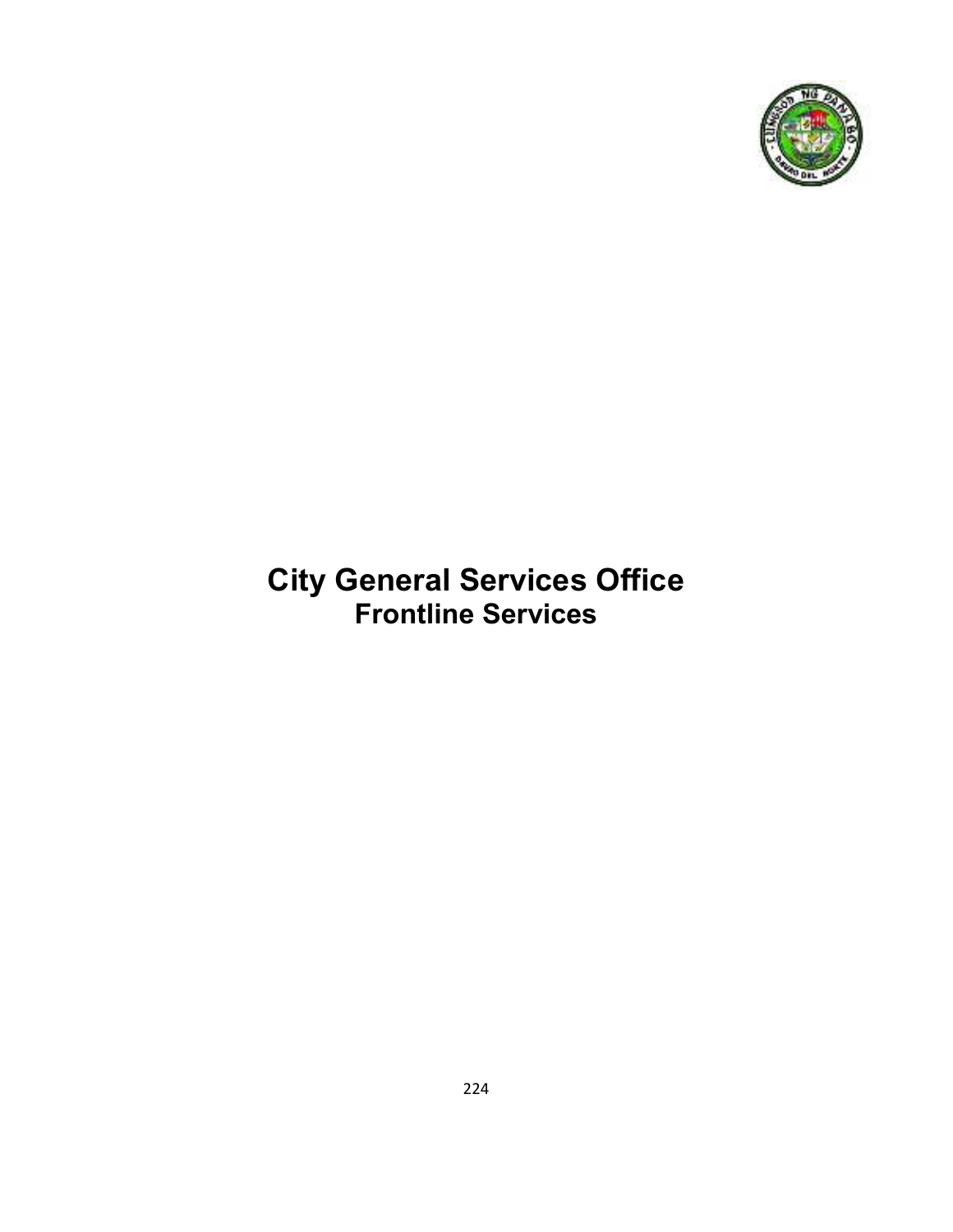

# **1. Processing and Approval of Purchase Request**

Purchase Request is a document indicating description and specification of item, number of quantity and total amount.

| <b>Office or Division:</b>                                    | <b>City General Services Office</b>                                                                                                                                                                                                                                                                                                                                                                                                              |                                  |                                  |                                                  |
|---------------------------------------------------------------|--------------------------------------------------------------------------------------------------------------------------------------------------------------------------------------------------------------------------------------------------------------------------------------------------------------------------------------------------------------------------------------------------------------------------------------------------|----------------------------------|----------------------------------|--------------------------------------------------|
| <b>Classification:</b>                                        | Simple                                                                                                                                                                                                                                                                                                                                                                                                                                           |                                  |                                  |                                                  |
| <b>Type of Transaction:</b>                                   | G2G - Government to Government                                                                                                                                                                                                                                                                                                                                                                                                                   |                                  |                                  |                                                  |
| Who may avail:                                                | All departments and Offices Concerned                                                                                                                                                                                                                                                                                                                                                                                                            |                                  |                                  |                                                  |
| <b>CHECKLIST OF REQUIREMENTS</b>                              |                                                                                                                                                                                                                                                                                                                                                                                                                                                  |                                  | <b>WHERE TO SECURE</b>           |                                                  |
| Approved Purchase Request - 1 original<br>copy, 5 photocopies |                                                                                                                                                                                                                                                                                                                                                                                                                                                  | (PIMS)                           |                                  | <b>Procurement Information Management System</b> |
| <b>CLIENT STEPS</b>                                           | <b>AGENCY</b><br><b>ACTIONS</b>                                                                                                                                                                                                                                                                                                                                                                                                                  | <b>FEES TO BE</b><br><b>PAID</b> | <b>PROCESSING</b><br><b>TIME</b> | <b>PERSON</b><br><b>RESPONSIBLE</b>              |
| 1. Submit Purchase<br>Request                                 | 1. Receive and<br>check if the<br>request is within<br>the APP through<br>Procurement<br>Information<br>Management<br>System (PIMS)<br>and indicate PR<br>number<br>2. Advice the<br>supply officer to<br>endorse the PR to<br>the Bids and<br>Awards<br>Committee for<br>inclusion of BAC<br>meeting and<br>determining the<br>Mode of<br>Procurement<br><b>Conditional Case</b><br>After BAC<br>meeting:<br>2.a. If Public<br>Bidding, the BAC | None                             | 5 Minutes<br>15 Minutes          |                                                  |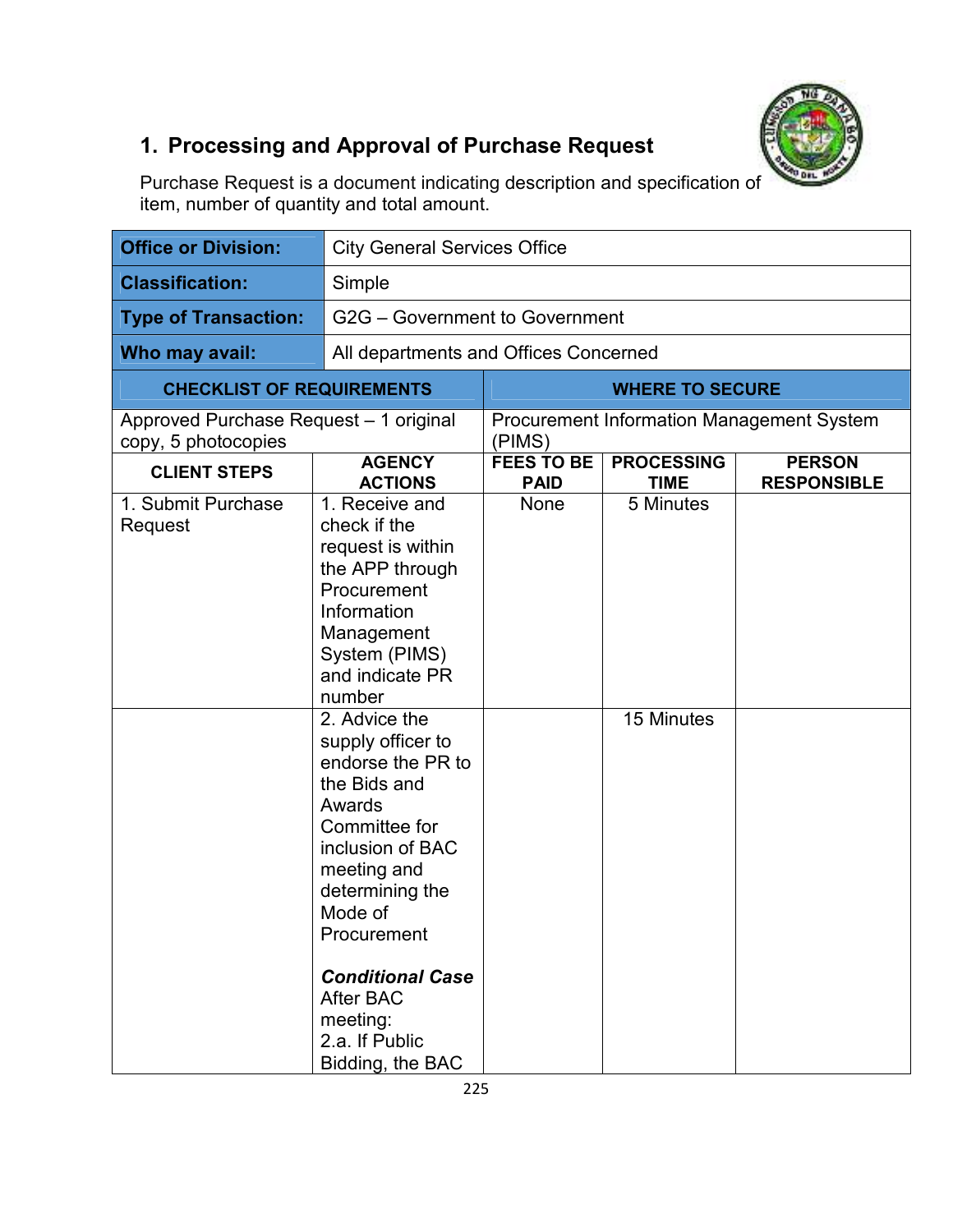

| Secretariat will<br>prepare the<br><b>Invitation to Bid</b><br>(ITB), Postings on<br>PhilGeps and<br><b>Agency Website</b>                                                 |             |            | Clerk (Procurement<br>Section) |
|----------------------------------------------------------------------------------------------------------------------------------------------------------------------------|-------------|------------|--------------------------------|
| 2.b. If Above<br>50,000.00, the PR<br>will be returned to<br>the Requisitioning<br>Office for<br><b>PhilGeps posting</b>                                                   |             |            |                                |
| 2.c. If Small Value<br>Procurement;<br>prepare Request<br>for Quotation,<br>signed by GSO<br><b>Department Head</b><br>then distribute to<br>the three $(3)$<br>canvassers |             |            |                                |
| <b>TOTAL:</b>                                                                                                                                                              | <b>None</b> | 20 Minutes |                                |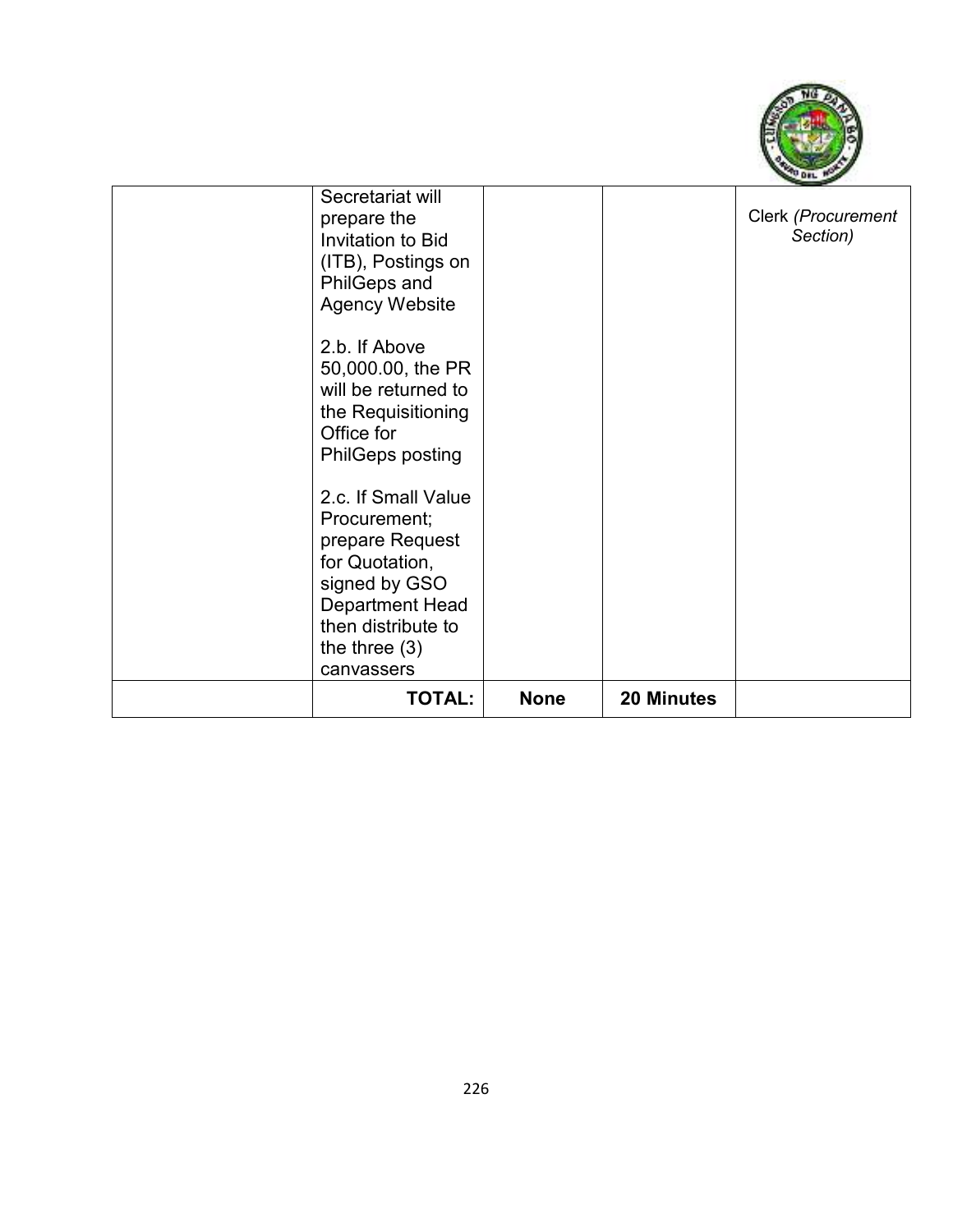

### **2. Processing and Approval of Purchase Order**

Purchase Order is a document that serves as an official contract and will be issued to the winning supplier/bidder indicating specification, quantity, amount, date and place of delivery

| <b>Office or Division:</b>                                                                                                                                        | <b>City General Services Office</b>                              |                                  |                                  |                                                  |
|-------------------------------------------------------------------------------------------------------------------------------------------------------------------|------------------------------------------------------------------|----------------------------------|----------------------------------|--------------------------------------------------|
| <b>Classification:</b>                                                                                                                                            | Simple                                                           |                                  |                                  |                                                  |
| <b>Type of Transaction:</b>                                                                                                                                       | G2G - Government to Government                                   |                                  |                                  |                                                  |
| Who may avail:                                                                                                                                                    | All departments and Offices Concerned                            |                                  |                                  |                                                  |
| <b>CHECKLIST OF REQUIREMENTS</b>                                                                                                                                  |                                                                  |                                  | <b>WHERE TO SECURE</b>           |                                                  |
| Abstract of Quotation - 1 original, 2<br>photocopies                                                                                                              |                                                                  |                                  | <b>Bids and Awards Committee</b> |                                                  |
| Purchase Order - 1 original, 5<br>photocopies                                                                                                                     |                                                                  |                                  | <b>Bids and Awards Committee</b> |                                                  |
| Certification on Appropriation, Funds and<br>Obligation of Allotment - 1 original, 5<br>photocopies                                                               |                                                                  | (PIMS)                           |                                  | <b>Procurement Information Management System</b> |
| <b>CLIENT STEPS</b>                                                                                                                                               | <b>AGENCY</b><br><b>ACTIONS</b>                                  | <b>FEES TO BE</b><br><b>PAID</b> | <b>PROCESSING</b><br>TIME        | <b>PERSON</b><br><b>RESPONSIBLE</b>              |
| 1. Process Abstract of<br><b>Quotation, Purchase</b><br>Order and<br>Certification on<br>Appropriation, Funds<br>and Obligation of<br>Allotment until<br>approved | None                                                             | <b>None</b>                      | 1 Day                            | <b>Requisitioning Office</b>                     |
| 2. Submit P.O duly<br>approved by the City<br>Mayor with attached                                                                                                 | 2. Receive and<br>check P.O                                      |                                  | 2 Minutes                        | <b>Clerk</b><br>(Procurement<br>Section)         |
| PR, Canvass and<br>approved Abstract of<br>Quotation                                                                                                              | 2.1 Indicate P.O.<br>number                                      |                                  | 3 Minutes                        |                                                  |
|                                                                                                                                                                   | 2.2 Serve<br><b>Purchase Order to</b><br>the winning<br>supplier |                                  |                                  |                                                  |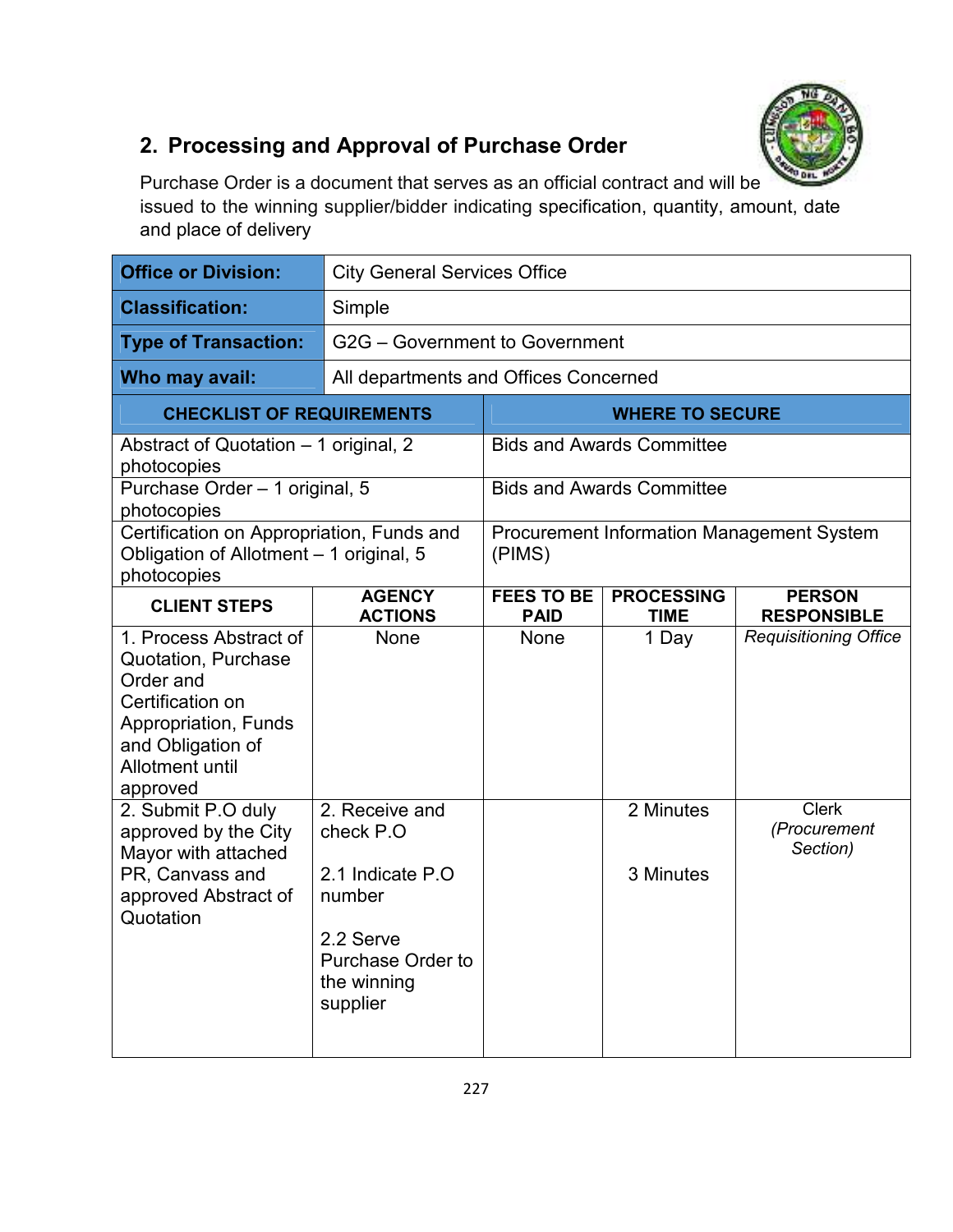

| <b>Conditional Case</b><br>2.2.1. if within<br>Panabo City<br>2.2.2. if outside<br>Panabo City |             | 2 Hours<br>1 Day                           |  |
|------------------------------------------------------------------------------------------------|-------------|--------------------------------------------|--|
| <b>TOTAL:</b>                                                                                  | <b>None</b> | 2 Days, 2<br>Hours and 5<br><b>Minutes</b> |  |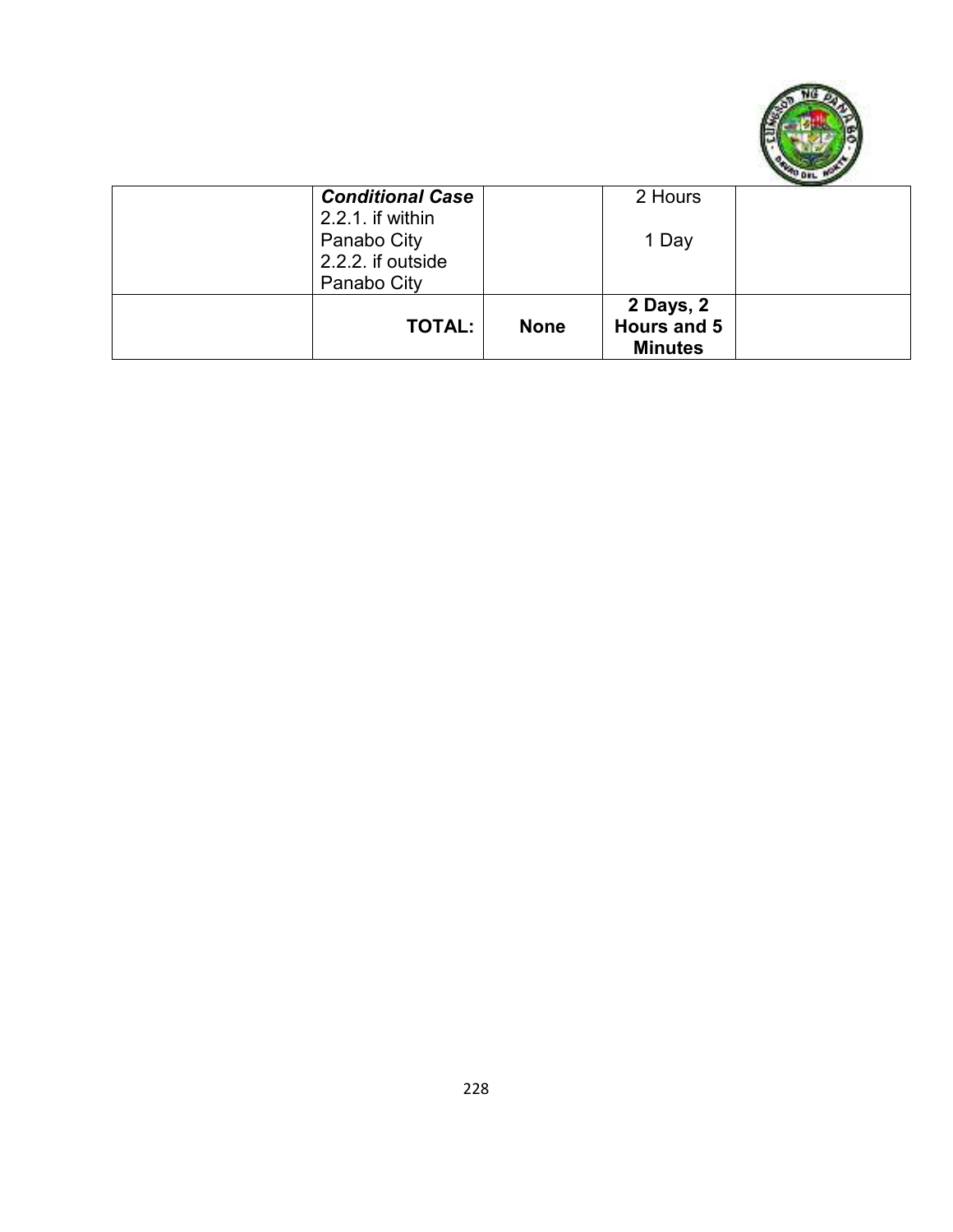

### **3. Delivery, Acceptance and Inspection**

The delivery of items is based on the number of days to be delivered specified in the Purchase Order. Acceptance and Inspection of items will be based on the particulars stated in the Purchase Order.

| <b>Office or Division:</b>                                                       |                                                                                                                                                                                                                  | <b>City General Services Office</b> |                                  |                                                           |  |
|----------------------------------------------------------------------------------|------------------------------------------------------------------------------------------------------------------------------------------------------------------------------------------------------------------|-------------------------------------|----------------------------------|-----------------------------------------------------------|--|
| <b>Classification:</b>                                                           | Simple                                                                                                                                                                                                           |                                     |                                  |                                                           |  |
| <b>Type of Transaction:</b>                                                      | G2G - Government to Government                                                                                                                                                                                   |                                     |                                  |                                                           |  |
| Who may avail:                                                                   | All departments and Offices Concerned                                                                                                                                                                            |                                     |                                  |                                                           |  |
| <b>CHECKLIST OF REQUIREMENTS</b>                                                 |                                                                                                                                                                                                                  |                                     | <b>WHERE TO SECURE</b>           |                                                           |  |
| Purchase Order - 1 original                                                      |                                                                                                                                                                                                                  |                                     | <b>Bids and Awards Committee</b> |                                                           |  |
| Statement of Account, Delivery Receipt,<br>Sales and Charge Invoice - 1 original |                                                                                                                                                                                                                  | Supplier / Bidder                   |                                  |                                                           |  |
| <b>CLIENT STEPS</b>                                                              | <b>AGENCY</b><br><b>ACTIONS</b>                                                                                                                                                                                  | <b>FEES TO BE</b><br><b>PAID</b>    | <b>PROCESSING</b><br><b>TIME</b> | <b>PERSON</b><br><b>RESPONSIBLE</b>                       |  |
| 1. Delivery of<br>supplies/ materials<br>from the winning<br>supplier / bidder   | 1. Receive and<br>Inspect the<br>delivered supplies<br>as to quantity,<br>quality and<br>specifications, in<br>conformity with<br>Terms and<br><b>Conditions as</b><br>specified in the<br><b>Purchase Order</b> | <b>None</b>                         | 2 Hours                          | Warehouseman<br>(Inventory &<br><b>Warehouse Section)</b> |  |
| 1.1 Receive signed<br><b>Delivery</b><br>Receipt/charge<br>invoice               | 1.1 Affix signature<br>on the delivery<br>receipt/ Charge<br>Invoice.<br>1.2 Encode all<br>delivered items for                                                                                                   |                                     | 15 Minutes                       | Clerk (Inventory &<br><b>Warehouse Section)</b>           |  |
|                                                                                  | Summary of<br>Supplies and<br><b>Materials Issued</b><br><b>TOTAL:</b>                                                                                                                                           | <b>None</b>                         | 2 Hours and                      |                                                           |  |
|                                                                                  |                                                                                                                                                                                                                  |                                     | <b>15 Minutes</b>                |                                                           |  |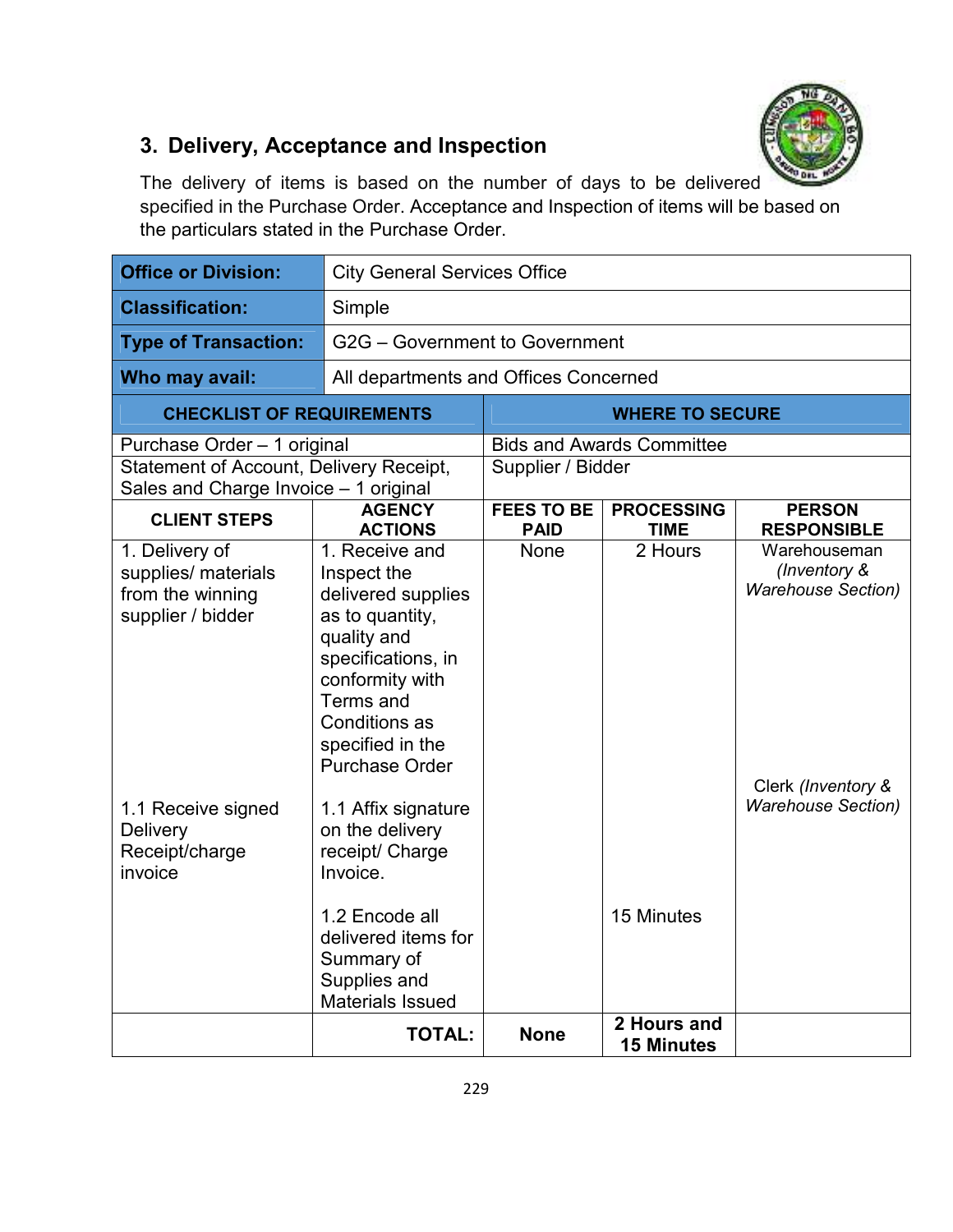

### **4. Withdrawal of Supplies**

Withdrawal of delivered supplies and materials is supported with Requisition Issue Slip (RIS) prepared by requisitioning office and signed by the supply officer and Department Head.

| <b>Office or Division:</b>                                                 | <b>City General Services Office</b>                                                                                                 |                                  |                                  |                                                 |
|----------------------------------------------------------------------------|-------------------------------------------------------------------------------------------------------------------------------------|----------------------------------|----------------------------------|-------------------------------------------------|
| <b>Classification:</b>                                                     | Simple                                                                                                                              |                                  |                                  |                                                 |
| <b>Type of Transaction:</b>                                                | G2G - Government to Government                                                                                                      |                                  |                                  |                                                 |
| Who may avail:                                                             | All departments and Offices Concerned                                                                                               |                                  |                                  |                                                 |
| <b>CHECKLIST OF REQUIREMENTS</b>                                           |                                                                                                                                     |                                  | <b>WHERE TO SECURE</b>           |                                                 |
| Requisition Issue Slip (RIS) - 1 original, 2<br>photocopies                |                                                                                                                                     | <b>Requisitioning Office</b>     |                                  |                                                 |
| <b>CLIENT STEPS</b>                                                        | <b>AGENCY</b><br><b>ACTIONS</b>                                                                                                     | <b>FEES TO BE</b><br><b>PAID</b> | <b>PROCESSING</b><br><b>TIME</b> | <b>PERSON</b><br><b>RESPONSIBLE</b>             |
| 1. Prepare RIS duly<br>signed by supply<br>officer and Dept.<br>Head       | None                                                                                                                                | <b>None</b>                      | 15 Minutes                       | <b>Requisitioning Office</b>                    |
| 2. Submit RIS to GSO<br>Inventory and<br><b>Warehouse Section</b>          | 2.1 Receive and<br>check the<br><b>Requisition Issue</b><br>Slip (RIS)<br>2.2 Prepare the<br>supplies and<br>materials<br>requested |                                  | 5 Minutes<br>15 Minutes          | Clerk (Inventory &<br><b>Warehouse Section)</b> |
| 3. Accept the<br>requested supplies<br>and materials                       | 3.1 Release the<br>supplies and<br>materials<br>3.2 Affix signature<br>on RIS proving<br>that items are<br>being served             |                                  |                                  | Clerk (Inventory &<br><b>Warehouse Section)</b> |
| 4. Sign the RIS<br>confirming that the<br>items are completely<br>received | <b>None</b>                                                                                                                         | None                             | 2 Minutes                        | <b>Requisitioning Office</b>                    |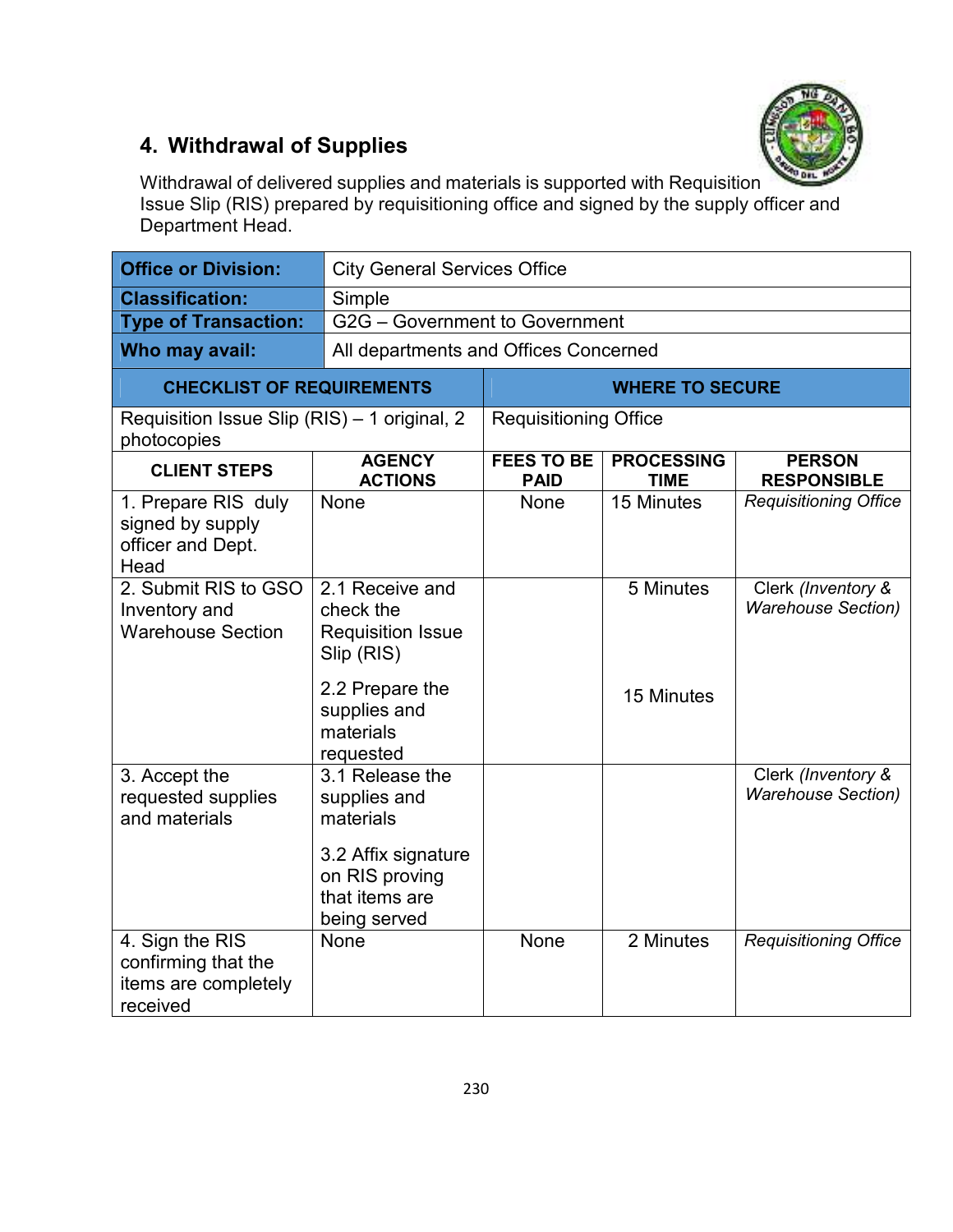

| 5. Submit the signed<br><b>RIS</b> | Receive and<br>check the RIS<br>then file | None        | 3 Minutes         | Clerk (Inventory &<br><b>Warehouse Section)</b> |
|------------------------------------|-------------------------------------------|-------------|-------------------|-------------------------------------------------|
|                                    | <b>TOTAL:</b>                             | <b>None</b> | <b>40 Minutes</b> |                                                 |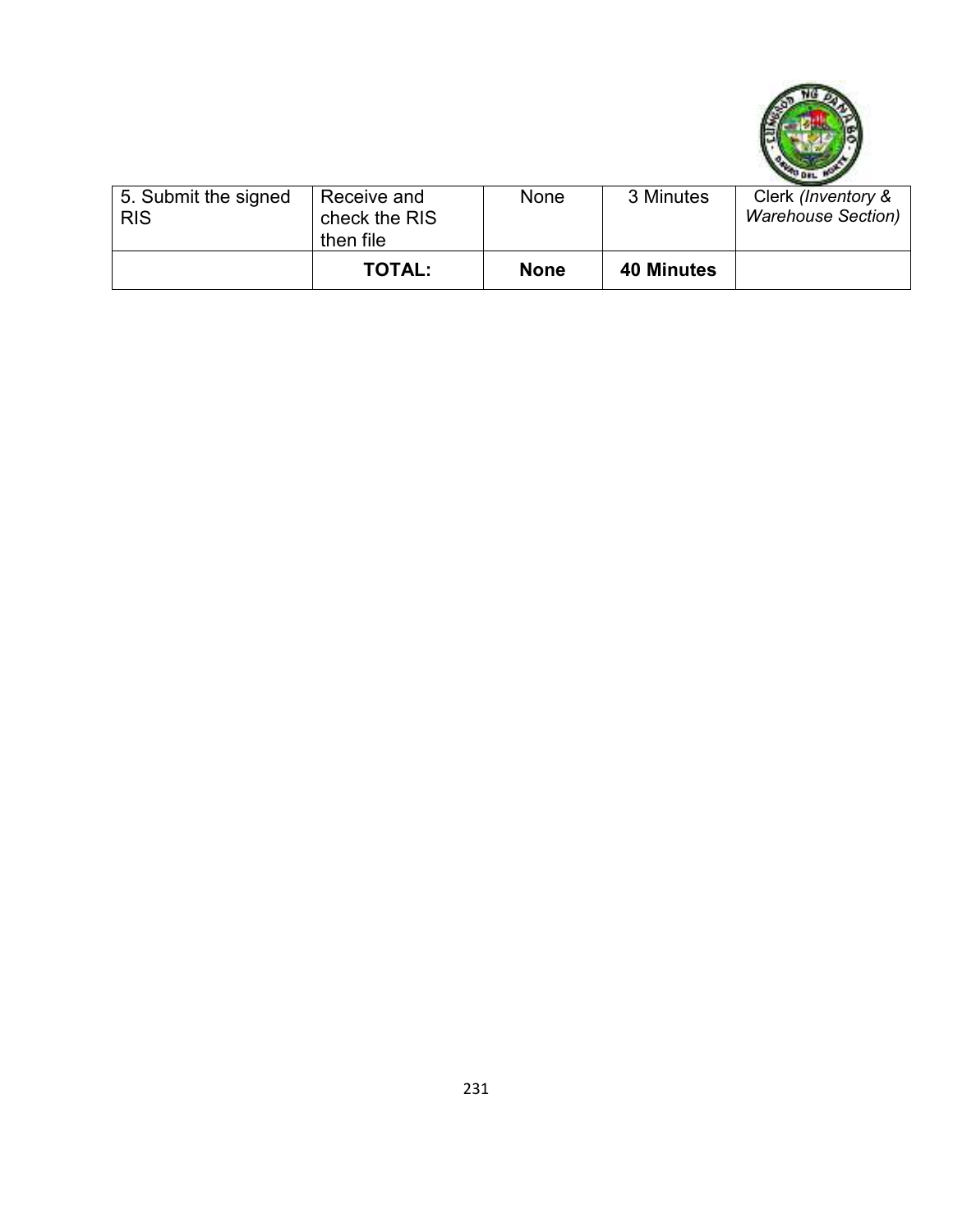

#### **5. Availment of Repair and Maintenance for Equipment and Motor Vehicle (Without Spare Part/s Needed) Services**

Maintenance is a regular service that is required for the vehicle while a repair is performed when your vehicle is not functioning properly.

| <b>Office or Division:</b>                  | <b>City General Services</b>                                                                                          |                                       |                                    |                                     |
|---------------------------------------------|-----------------------------------------------------------------------------------------------------------------------|---------------------------------------|------------------------------------|-------------------------------------|
| <b>Classification:</b>                      | Simple                                                                                                                |                                       |                                    |                                     |
| <b>Type of Transaction:</b>                 | G2G - Government to Government                                                                                        |                                       |                                    |                                     |
| Who may avail:                              |                                                                                                                       | All departments and Offices Concerned |                                    |                                     |
| <b>CHECKLIST OF REQUIREMENTS</b>            |                                                                                                                       |                                       | <b>WHERE TO SECURE</b>             |                                     |
| Job Order - 1 original, 2 photocopies       |                                                                                                                       | <b>Motorpool Section</b>              |                                    |                                     |
| <b>CLIENT STEPS</b>                         | <b>AGENCY</b><br><b>ACTIONS</b>                                                                                       | <b>FEES TO BE</b><br><b>PAID</b>      | <b>PROCESSING</b><br><b>TIME</b>   | <b>PERSON</b><br><b>RESPONSIBLE</b> |
| 1. Request for Job<br>Order for the vehicle | 1. Receive and<br><b>Check Job Order</b><br>1.1 Conduct<br>inspection and<br>repair unit<br>1.2 Conduct Test<br>Drive | <b>None</b>                           | 5 Minutes<br>3 Hours<br>30 Minutes | Mechanic/<br><b>Technician</b>      |
| 2. Pull-out the<br>repaired unit            | Prepare gate pass<br>and release the<br>unit                                                                          | <b>None</b>                           | 15 Minutes                         | <b>Clerk</b><br>(Motorpool Section) |
|                                             | <b>TOTAL:</b>                                                                                                         | <b>None</b>                           | 3 Hours and<br><b>50 Minutes</b>   |                                     |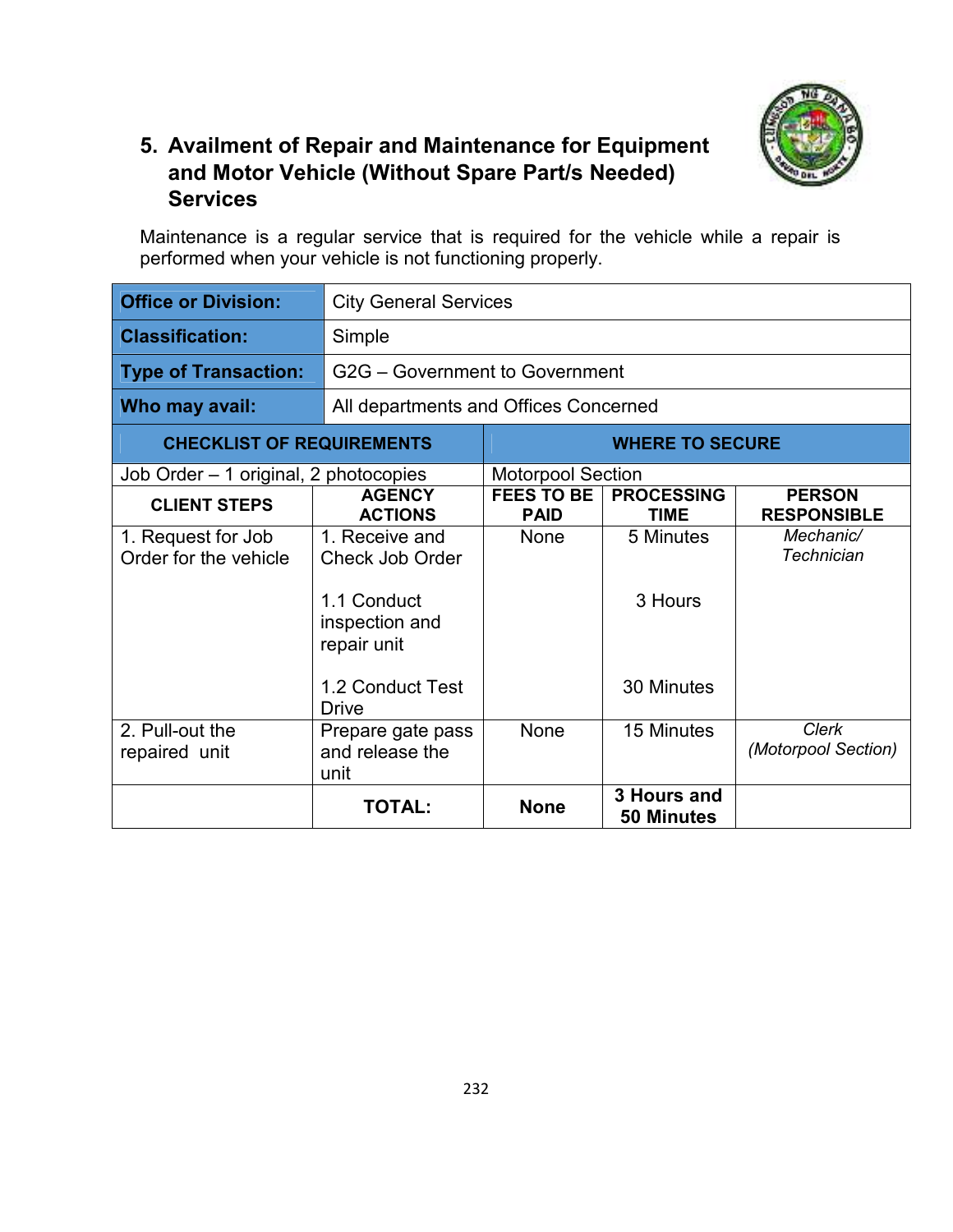

#### **6. Availment of Repair and Maintenance for Equipment and Motor Vehicle (With Spare Part/s Needed) Services**

Preventive Maintenance Service is important because it assures optimal working conditions and conserves the life span of the equipment.

| <b>Office or Division:</b>                                                                          | <b>City General Services</b>                                            |                                                     |                                                  |                                              |  |
|-----------------------------------------------------------------------------------------------------|-------------------------------------------------------------------------|-----------------------------------------------------|--------------------------------------------------|----------------------------------------------|--|
| <b>Classification:</b>                                                                              | <b>Highly Technical</b>                                                 |                                                     |                                                  |                                              |  |
| <b>Type of Transaction:</b>                                                                         | G2G - Government to Government                                          |                                                     |                                                  |                                              |  |
| Who may avail:                                                                                      | All departments and Offices Concerned                                   |                                                     |                                                  |                                              |  |
| <b>CHECKLIST OF REQUIREMENTS</b>                                                                    |                                                                         |                                                     | <b>WHERE TO SECURE</b>                           |                                              |  |
| Spot Report - 1 original, 2 photocopies                                                             |                                                                         | <b>Motorpool Section</b>                            |                                                  |                                              |  |
| Pre-repair Inspection Report - 1 original, 2<br>photocopies                                         |                                                                         | <b>Motorpool Section</b>                            |                                                  |                                              |  |
| Post-Inspection Report - 1 original, 2<br>photocopies                                               |                                                                         | <b>Motorpool Section</b>                            |                                                  |                                              |  |
| Approved Purchase Request - 1 original<br>copy, 5 photocopies                                       |                                                                         | Procurement Information Management System<br>(PIMS) |                                                  |                                              |  |
| Abstract of Quotation - 1 original, 2<br>photocopies                                                |                                                                         | <b>Bids and Awards Committee</b>                    |                                                  |                                              |  |
| Purchase Order - 1 original, 5<br>photocopies                                                       |                                                                         | <b>Bids and Awards Committee</b>                    |                                                  |                                              |  |
| Certification on Appropriation, Funds and<br>Obligation of Allotment - 1 original, 5<br>photocopies |                                                                         | (PIMS)                                              | <b>Procurement Information Management System</b> |                                              |  |
| Purchase Order - 1 original, 5 photocopies                                                          |                                                                         |                                                     | <b>Bids and Awards Committee</b>                 |                                              |  |
| Statement of Account, Delivery Receipt,<br>Sales and Charge Invoice - 1 original                    |                                                                         | Supplier / Bidder                                   |                                                  |                                              |  |
| <b>CLIENT STEPS</b>                                                                                 | <b>AGENCY</b><br><b>ACTIONS</b>                                         | <b>FEES TO BE</b><br><b>PAID</b>                    | <b>PROCESSING</b><br><b>TIME</b>                 | <b>PERSON</b><br><b>RESPONSIBLE</b>          |  |
| 1. Request for the<br>repair of motor<br>vehicle                                                    | 1. Receive and<br>check the vehicle<br>1.2 Prepare Spot<br>and Pre-     | <b>None</b>                                         | 1 Hour<br>30 Minutes                             | Mechanic/<br><b>Technician</b><br>Engineer I |  |
|                                                                                                     | inspection Report<br>after determining<br>the spare parts<br>needed and |                                                     |                                                  |                                              |  |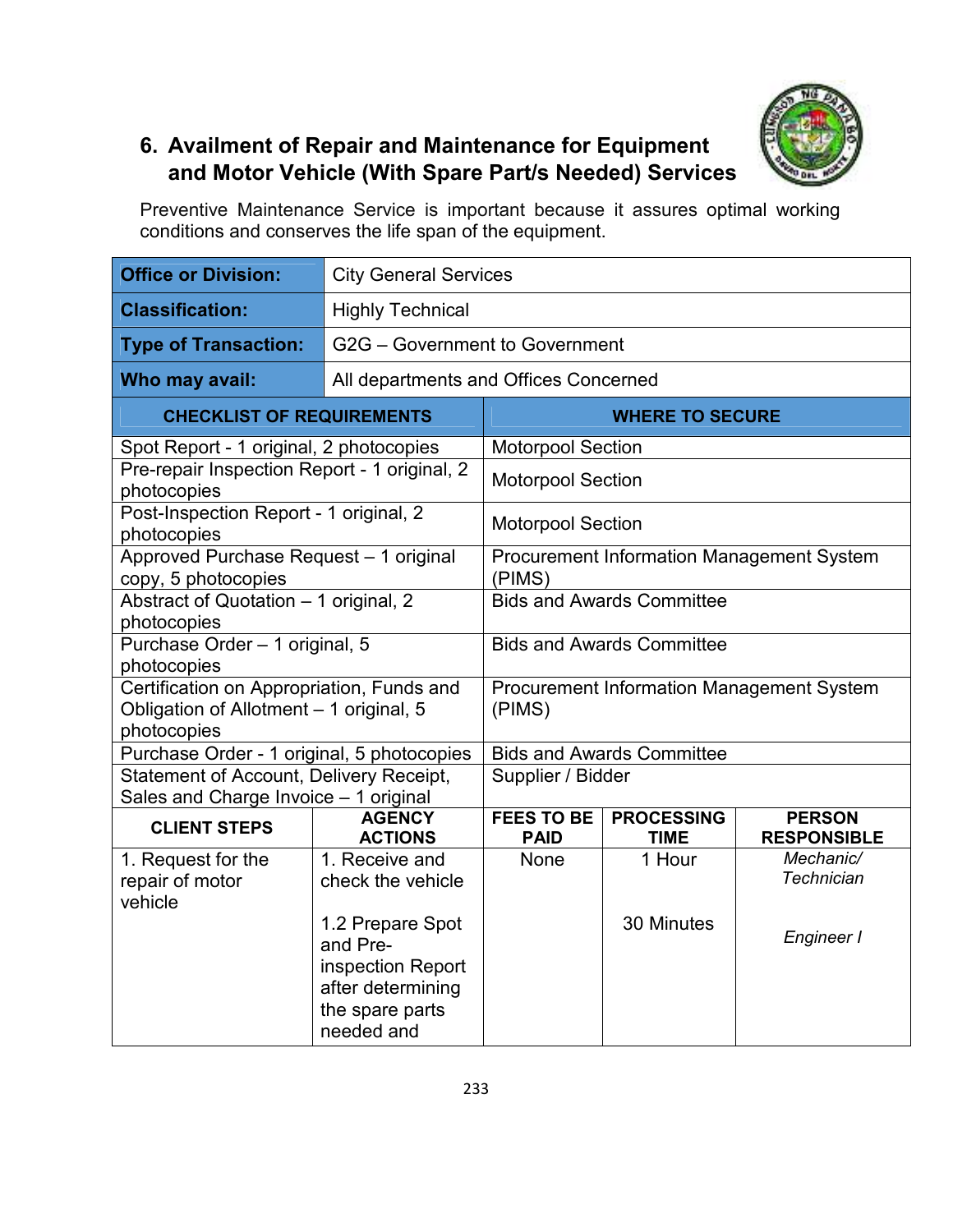

|                                 | endorse to the                                                                                                                                                                                                                                                                                                                                          |      |           |                                |
|---------------------------------|---------------------------------------------------------------------------------------------------------------------------------------------------------------------------------------------------------------------------------------------------------------------------------------------------------------------------------------------------------|------|-----------|--------------------------------|
|                                 | requesting client                                                                                                                                                                                                                                                                                                                                       |      |           |                                |
| 2. Submit approved<br><b>PR</b> | 2. Receive and<br>check if the<br>request is within<br>the APP through<br>Procurement<br>Information<br>Management<br>System (PIMS)<br>and indicate PR<br>number<br>2.1 Advice the<br>supply officer to<br>endorse the PR to<br>the Bids and<br>Awards<br>Committee for<br>inclusion of BAC<br>meeting and<br>determining the<br>Mode of<br>Procurement | None | 5 Minutes | Clerk (Procurement<br>Section) |
|                                 | <b>Conditional Step</b><br><b>After BAC</b><br>meeting:<br>3. If Public<br>Bidding, the BAC<br>Secretariat will<br>prepare the<br>Invitation to Bid<br>(ITB), Postings on<br><b>PhilGeps and</b><br><b>Agency Website</b><br>3.1 If Above<br>50,000.00, BAC<br>Secretariat will<br>return the PR to                                                     |      |           | Clerk (Procurement<br>Section) |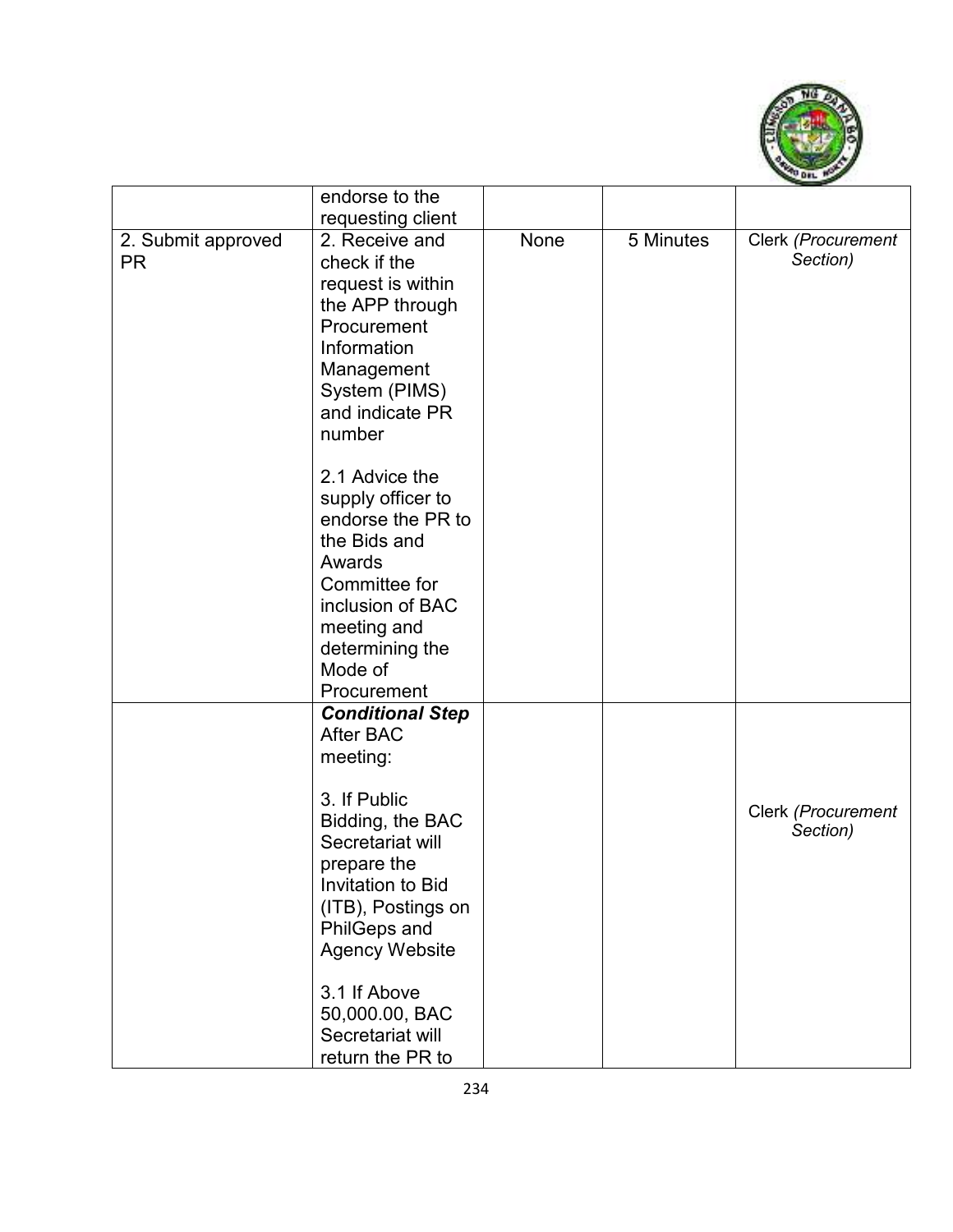

|                                                                                                                                                                   | the Requisitioning<br>Office for<br><b>PhilGeps posting</b>                                                                                                               |      |            |                                |
|-------------------------------------------------------------------------------------------------------------------------------------------------------------------|---------------------------------------------------------------------------------------------------------------------------------------------------------------------------|------|------------|--------------------------------|
|                                                                                                                                                                   | 3.2 If Small Value<br>Procurement;<br>prepare Request<br>for Quotation,<br>signed by GSO<br><b>Department Head</b><br>then distribute to<br>the three $(3)$<br>canvassers | None | 15 Minutes |                                |
| 4. Submit the quoted<br>RFQ to BAC                                                                                                                                | <b>None</b>                                                                                                                                                               | None | 5 Minutes  | <b>Requisitioning Office</b>   |
| 5. Process Abstract of<br><b>Quotation, Purchase</b><br>Order and<br>Certification on<br>Appropriation, Funds<br>and Obligation of<br>Allotment until<br>approved | None                                                                                                                                                                      | None | 1 Day      | <b>Requisitioning Office</b>   |
| 6. Submit P.O duly<br>approved by the City<br>Mayor with attached                                                                                                 | 6. Receive and<br>check P.O                                                                                                                                               |      | 2 Minutes  | Clerk (Procurement<br>Section) |
| PR, Canvass and<br>approved Abstract of<br><b>Quotation documents</b>                                                                                             | 6.1 Indicate P.O.<br>number                                                                                                                                               |      | 3 Minutes  |                                |
| to GSO                                                                                                                                                            | 6.2 Serve<br><b>Purchase Order to</b><br>the winning<br>supplier                                                                                                          |      |            |                                |
|                                                                                                                                                                   | <b>Conditional Case</b><br>6.a. if within<br>Panabo City                                                                                                                  |      | 2 Hours    | Clerk (Procurement<br>Section) |
|                                                                                                                                                                   | 6.b. if outside<br>Panabo City                                                                                                                                            |      | 1 Day      | Clerk (Procurement<br>Section) |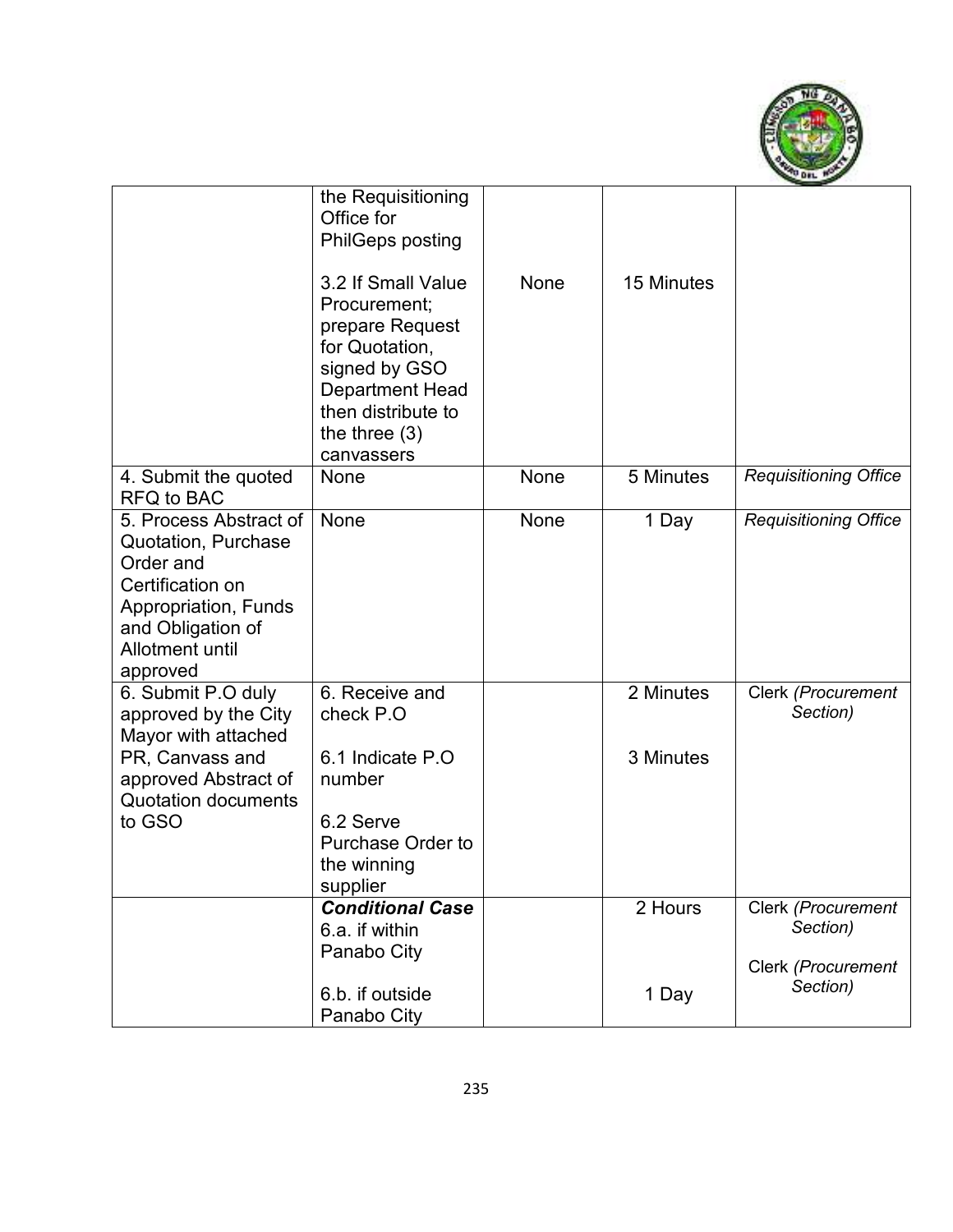

| 7. Delivery of parts<br>from the winning<br>supplier / bidder        | 7. Receive and<br>Inspect the<br>delivered supplies<br>as to quantity,<br>quality and<br>specifications, in<br>conformity with<br>Terms and<br><b>Conditions as</b><br>specified in the<br><b>Purchase Order</b><br>7.1 Affix signature<br>on the delivery<br>receipt/ Charge<br>Invoice<br>7.2 Encode all<br>delivered items for<br>Summary of<br>Supplies and<br><b>Materials Issued</b> | None | 2 Hours                                                                   | Warehouseman<br>(Motorpool Section)                                                                 |
|----------------------------------------------------------------------|--------------------------------------------------------------------------------------------------------------------------------------------------------------------------------------------------------------------------------------------------------------------------------------------------------------------------------------------------------------------------------------------|------|---------------------------------------------------------------------------|-----------------------------------------------------------------------------------------------------|
| 8. Prepare RIS duly<br>signed by supply<br>officer and Dept.<br>Head | None                                                                                                                                                                                                                                                                                                                                                                                       | None | 15 Minutes                                                                | <b>Requisitioning Office</b>                                                                        |
| 9. Submit RIS to GSO<br>Inventory and<br><b>Warehouse Section</b>    | 9. Receive and<br>check the RIS<br>9.1 Prepare the<br>spare parts<br>needed and<br>endorse to the<br>mechanic                                                                                                                                                                                                                                                                              | None | 5 Minutes<br>15 Minutes                                                   | Clerk (Inventory and<br><b>Warehouse Section)</b><br>Warehouseman<br>(Motorpool Section<br>Section) |
|                                                                      | 9.2 Repair the<br>damage                                                                                                                                                                                                                                                                                                                                                                   |      | <b>Minor Repair</b><br>(Max. 2 Days)<br>Major Repair<br>(Max. 10<br>Days) | Mechanic/<br>Technician                                                                             |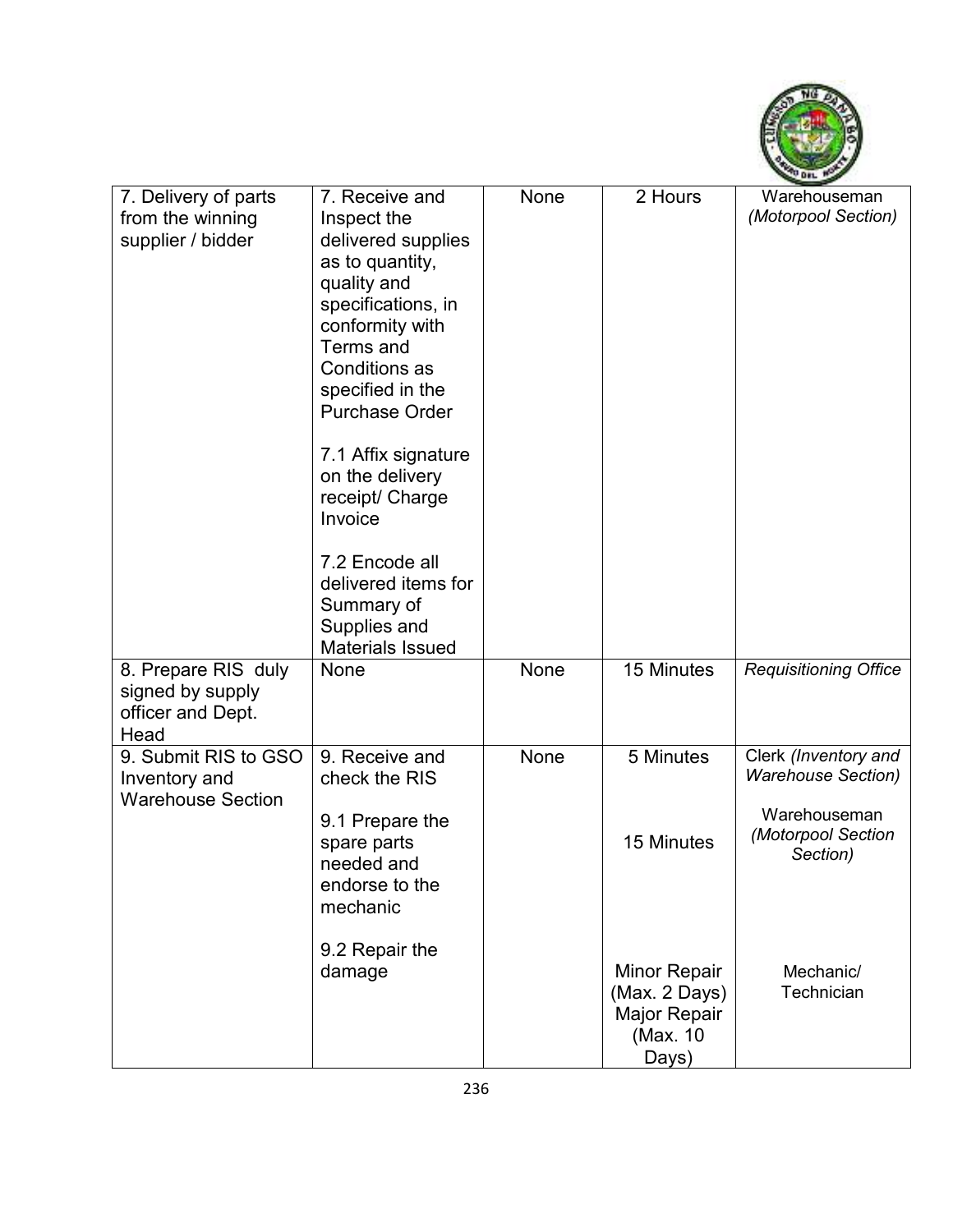

|                                   | 9.3 Conduct Test<br><b>Drive</b>                 |             | 30 Minutes                                                                                                                           | Mechanic/<br>Technician              |
|-----------------------------------|--------------------------------------------------|-------------|--------------------------------------------------------------------------------------------------------------------------------------|--------------------------------------|
| 10. Pull-out the<br>repaired unit | 10. Prepare gate<br>pass and release<br>the unit |             | 5 Minutes                                                                                                                            | Clerk (Motorpool<br>Section Section) |
|                                   | <b>TOTAL:</b>                                    | <b>None</b> | Minor:<br>4 Days, 7<br><b>Hours And</b><br><b>10 Minutes</b><br>Major:<br><b>12 Days, 7</b><br><b>Hours And</b><br><b>10 Minutes</b> |                                      |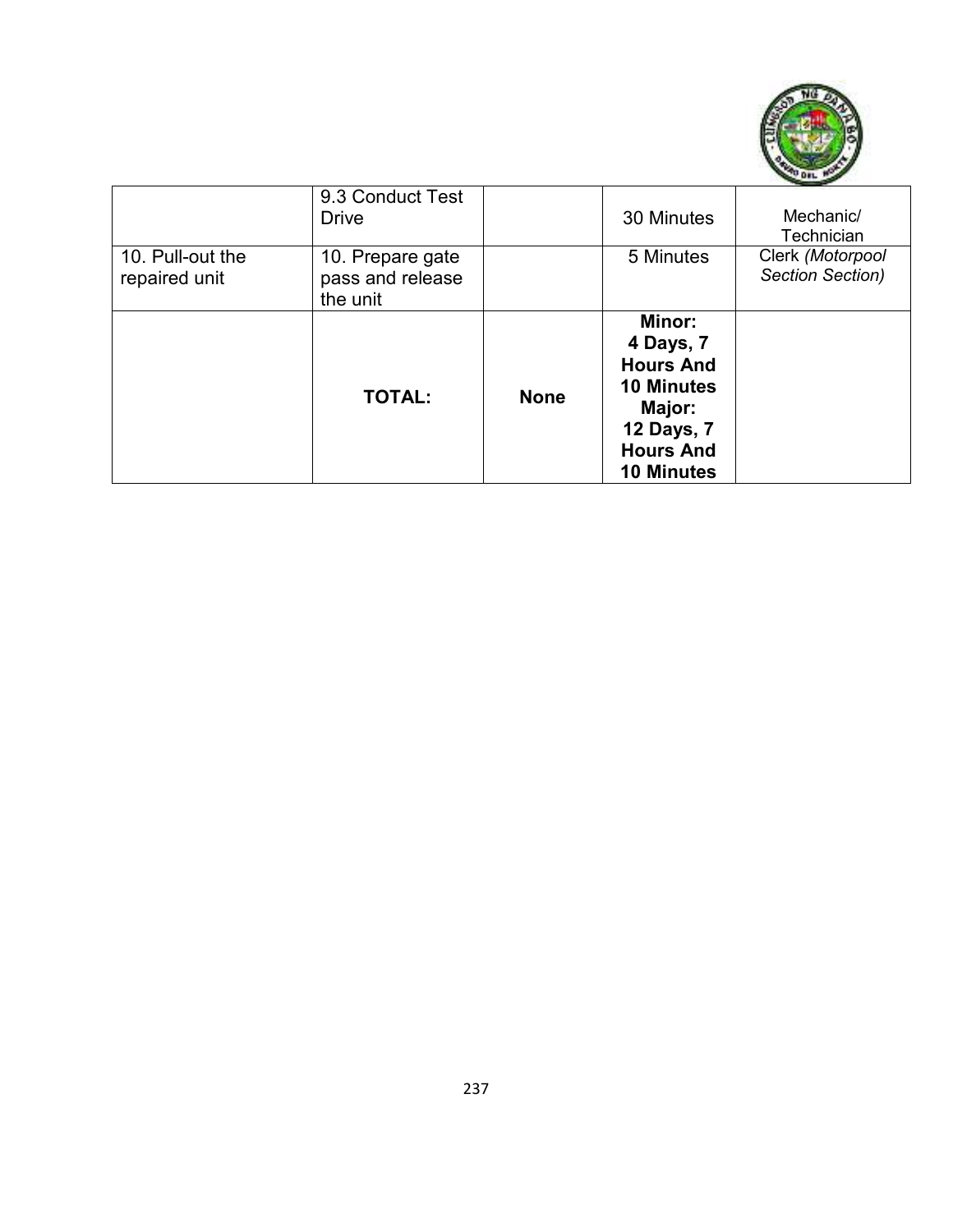

# **7. Application for Equipment Rental**

The equipment rental is open to those who are willing to avail (private and government sector) and fees are based on the City Ordinance.

| <b>Office or Division:</b>                                               | <b>City General Services</b>                                                                             |                                  |                                  |                                     |  |
|--------------------------------------------------------------------------|----------------------------------------------------------------------------------------------------------|----------------------------------|----------------------------------|-------------------------------------|--|
| <b>Classification:</b>                                                   | Simple                                                                                                   |                                  |                                  |                                     |  |
| <b>Type of Transaction:</b>                                              | G2B - Government to Business,<br>G2C - Government to Citizen,<br>G2G - Government to Government          |                                  |                                  |                                     |  |
| Who may avail:                                                           | All                                                                                                      |                                  |                                  |                                     |  |
|                                                                          | <b>CHECKLIST OF REQUIREMENTS</b>                                                                         |                                  | <b>WHERE TO SECURE</b>           |                                     |  |
| Duly signed and approved Equipment<br><b>Rental Request Order (ERRO)</b> |                                                                                                          | <b>GSO Motorpool</b>             |                                  |                                     |  |
| Official Receipt issued at CTO                                           |                                                                                                          | <b>CTO</b>                       |                                  |                                     |  |
| <b>CLIENT STEPS</b>                                                      | <b>AGENCY</b><br><b>ACTIONS</b>                                                                          | <b>FEES TO BE</b><br><b>PAID</b> | <b>PROCESSING</b><br><b>TIME</b> | <b>PERSON</b><br><b>RESPONSIBLE</b> |  |
| 1. Apply for Rental<br>Request                                           | 1. Receive the<br>request and issue<br>the order of<br>Payment and<br>direct the client to<br>pay at CTO | None                             | 5 Minutes                        | Clerk (Motorpool<br>Section)        |  |
|                                                                          | 1.1 Prepare<br><b>ERRO</b>                                                                               |                                  | 5 Minutes                        | Clerk (Motorpool<br>Section)        |  |
| 2. Pay the required<br>fees                                              | None                                                                                                     | See required<br>fees (annex)     | 5 Minutes                        | <b>Requesting Party</b>             |  |
| 3. Submit OR to GSO<br>Motorpool                                         | 3. Receive then<br>photocopy the<br>O.R and ERRO<br>form for<br>requestor's copy                         |                                  | 5 Minutes                        | Clerk (Motorpool<br>Section)        |  |
|                                                                          | 3.1 Process<br><b>ERRO</b> for<br>approval by the<br><b>City Mayor</b>                                   |                                  | 1 Day                            | Clerk (Motorpool<br>Section)        |  |
|                                                                          | 3.2 Executes the<br>request                                                                              |                                  | 1 Day                            | Driver/Operator                     |  |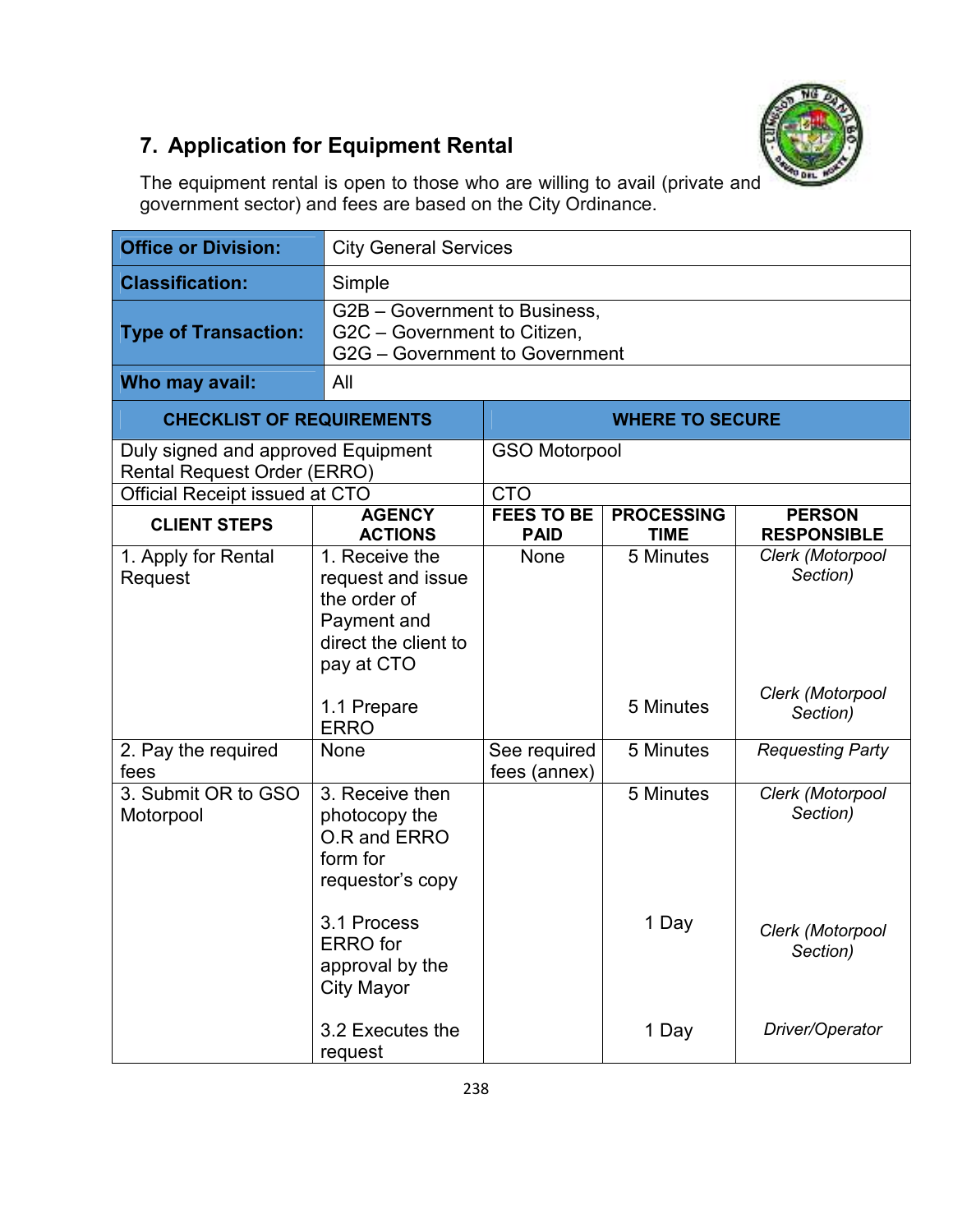

| 4. Sign the service | 4. Receive the     |                  | 5 Minutes  | Driver/Operator |
|---------------------|--------------------|------------------|------------|-----------------|
| rendered form       | form and endorse   |                  |            |                 |
| proving that the    | to Motorpool Clerk |                  |            |                 |
| request is done     |                    |                  |            |                 |
|                     |                    | See required     | 2 Days and |                 |
|                     | <b>TOTAL:</b>      | fees (annex) $ $ | 25 Minutes |                 |